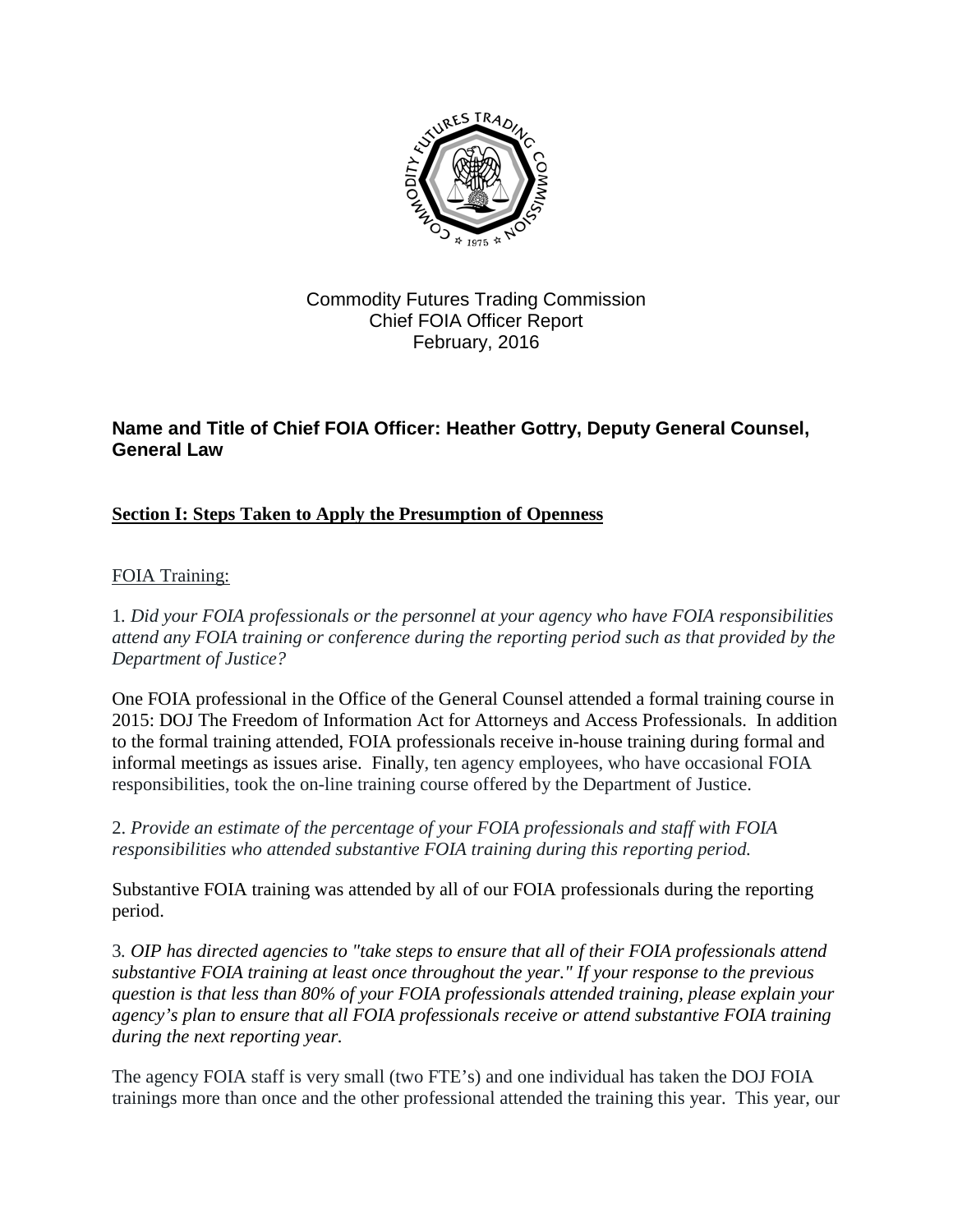training office procured the online training from DOJ and both FOIA professionals will take that training this year.

# Discretionary Disclosures:

4. *Does your agency have a distinct process or system in place to review records for discretionary release?*

Yes. The FOIA Office routinely advises agency program and administrative offices that Exemption 5 must be applied selectively and not automatically. The FOIA Office makes the initial determinations to claim exemptions for any record and each record is reviewed to determine if discretionary release is possible. The program office then has the opportunity to provide written objections to the discretionary release recommendation; however, the final determination is made by FOIA professionals in the Office of General Counsel, which may include participation of the General Counsel.

5. *During the reporting period, did your agency make any discretionary releases of information?*

Yes.

6. *What exemption(s) would have covered the material released as a matter of discretion?*

The discretionary disclosures consisted or records documenting internal deliberations where the materials were covered by FOIA Exemption 5.

7. *Provide a narrative description, as well as some specific examples, of the types of information that your agency released as a matter of discretion during the reporting year.*

During the reporting year, the agency completed rolling productions of records responsive to multiple requests for records involving ongoing investigations. As part of these productions, the agency released hundreds of pages of internal documents in the matters, which would otherwise fall under FOIA Exemption 5. The released materials were primarily email communications (both internal and with other regulators) discussing ongoing matters and draft documents.

8. *If your agency was not able to make any discretionary releases of information, please explain why.*

N/A

## Other Initiatives:

9. *If there are any other initiatives undertaken by your agency to ensure that the presumption of openness is being applied, please describe them here.*

The agency holds open meetings, roundtables, and advisory Committee meetings. In addition to providing access in person and via dial-in, the agency posts statements, documents, and transcripts on-line to improve transparency and openness [\(http://www.cftc.gov/PressRoom/Events/CommissionMeetings/index.htm\)](http://www.cftc.gov/PressRoom/Events/CommissionMeetings/index.htm). In addition, the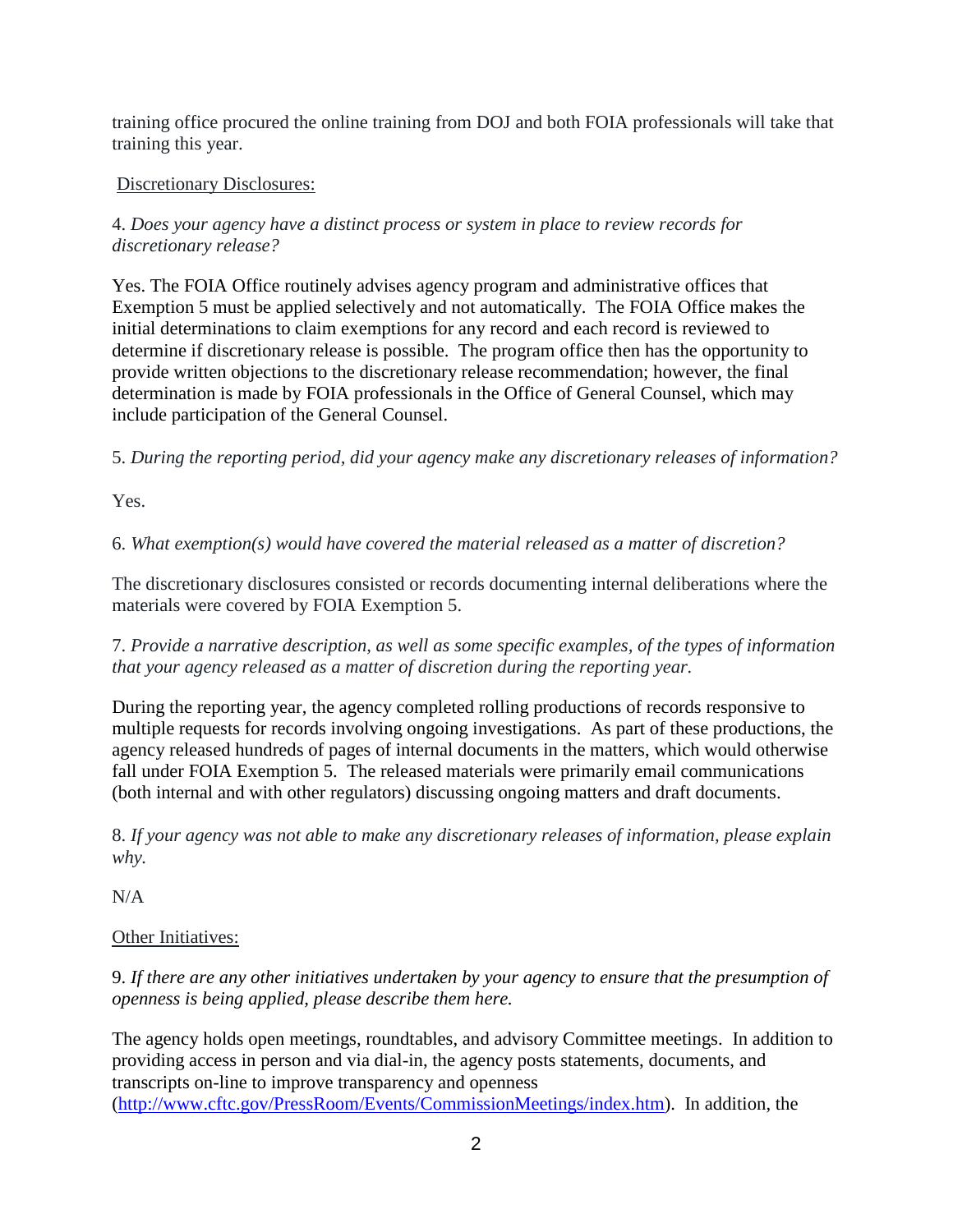agency provides notice of external meetings concerning the Dodd-Frank Act and provides information about the date, time, attendees, and topic [\(http://www.cftc.gov/LawRegulation/DoddFrankAct/ExternalMeetings/index.htm\)](http://www.cftc.gov/LawRegulation/DoddFrankAct/ExternalMeetings/index.htm).

### **Section II: Steps Taken to Ensure that Your Agency Has an Effective System in Place for Responding to Requests**

### Processing Procedures:

1. *For Fiscal Year 2015, what was the average number of days your agency reported for adjudicating requests for expedited processing? Please see Section VIII.A. of your agency's Fiscal Year 2014 Annual FOIA Report.*

The agency adjudicated requests for expedited processing in an average of 6.25 days.

2. *If your agency's average number of days to adjudicate requests for expedited processing was above ten calendar days, please describe the steps your agency will take to ensure that requests for expedited processing are adjudicated within ten calendar days or less.*

## N/A

3. *On July 2, 2015, OIP issued [new guidance](http://www.justice.gov/oip/oip-guidance-8) to agencies on the proper procedures to be used in the event an agency has a reason to inquire whether a requester is still interested in the processing of his or her request. Please confirm here that to the extent your agency may have had occasion to send a "still interested" inquiry, it has done so in accordance with the new guidelines for doing so, including affording requesters thirty working days to respond.*

The agency makes "still interested" inquiries both in writing and over the phone, however, the agency has not done so in accordance with the new guidelines. Generally, when the requests are made over the phone, the responses are provided immediately. When in writing, the agency was inconsistent in affording the requester thirty working days to respond. We have made alterations to our standard templates to reflect DOJ guidance and that language is being incorporated this year.

### Requester Services:

*4. Agency FOIA Requester Service Centers and FOIA Public Liaisons serve as the face and voice of an agency. In this capacity they provide a very important service for requesters, informing them about how the FOIA process works and providing specific details on the handling of their individual requests. The FOIA also calls on agency FOIA Requester Service Centers and FOIA Public Liaisons to assist requesters in resolving disputes. Please explain here any steps your agency has taken to strengthen these services to better inform requesters about their requests and to prevent or resolve FOIA disputes.*

The agency has a very low demand for FOIA requester services. Each requester is given the direct extension and email to contact the FOIA professional who is processing their request, therefore, most questions are handled directly by the FOIA professional with the most knowledge of the request.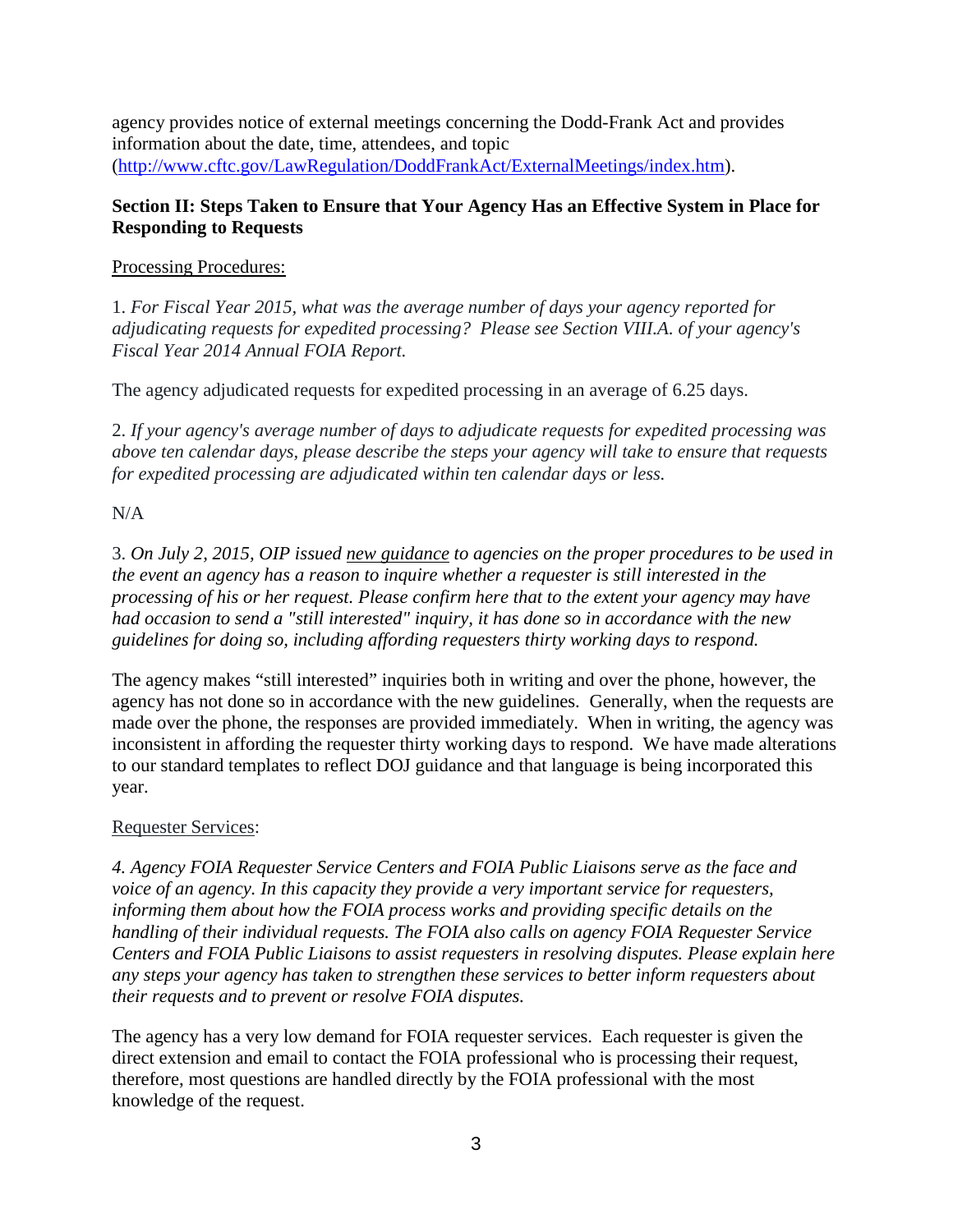#### Other Initiatives:

5. *If there are any other steps your agency has undertaken to ensure that your FOIA system operates efficiently and effectively, such as conducting self-assessments to find greater efficiencies, improving search processes, eliminating redundancy, etc., please describe them here.*

As noted in last year's report, the FOIA program increasingly used electronic search and collection for complex FOIA requests which resulted in more efficient searches for records requested and more effective reviews of records identified as potentially responsive to requests. Additionally, the agency has completed a self-assessment and has identified areas for improvement for 2016. Finally, the agency has hired a new senior-level attorney who will continue to work with the FOIA professionals to make the necessary improvements for more efficient operations.

### **Section III: Steps Taken to Increase Proactive Disclosures**

#### Posting Material:

*1. Describe your agency's process or system for identifying "frequently requested" records required to be posted online under Subsection (a)(2) of the FOIA. For example, does your agency monitor its FOIA logs or is there some other system in place to identify these records for posting.*

The agency routinely monitors its FOIA logs to determine if records have been frequently requested. However, the agency does not receive a high volume of requests that fall into this category.

*2. Does your agency have a distinct process or system in place to identify records for proactive disclosure? If so, please describe your agency's process or system.*

Yes. The agency continues to make proactive disclosures on the agency's website in connection with the numerous Dodd-Frank Act rulemakings. Pursuant to its transparency policy, the Commission continues to list all meetings with outside stakeholders. The agency regularly posts No-Action Letters, Interpretative Letters and Exemptive Letters on the agency website to inform the public on various agency matters. Finally, the agency's press office routinely posts advisory notices, speeches, testimony, notices of enforcement actions, and other materials of interest on the agency website. Links to these records are provided on the Commission's homepage [\(http://www.cftc.gov/index.htm\)](http://www.cftc.gov/index.htm).

*3. When making proactive disclosures of records, are your agency's FOIA professionals involved in coding the records for Section 508 compliance or otherwise preparing them for posting?If so, provide an estimate of how much time is involved for each of your FOIA professionals and your agency overall.*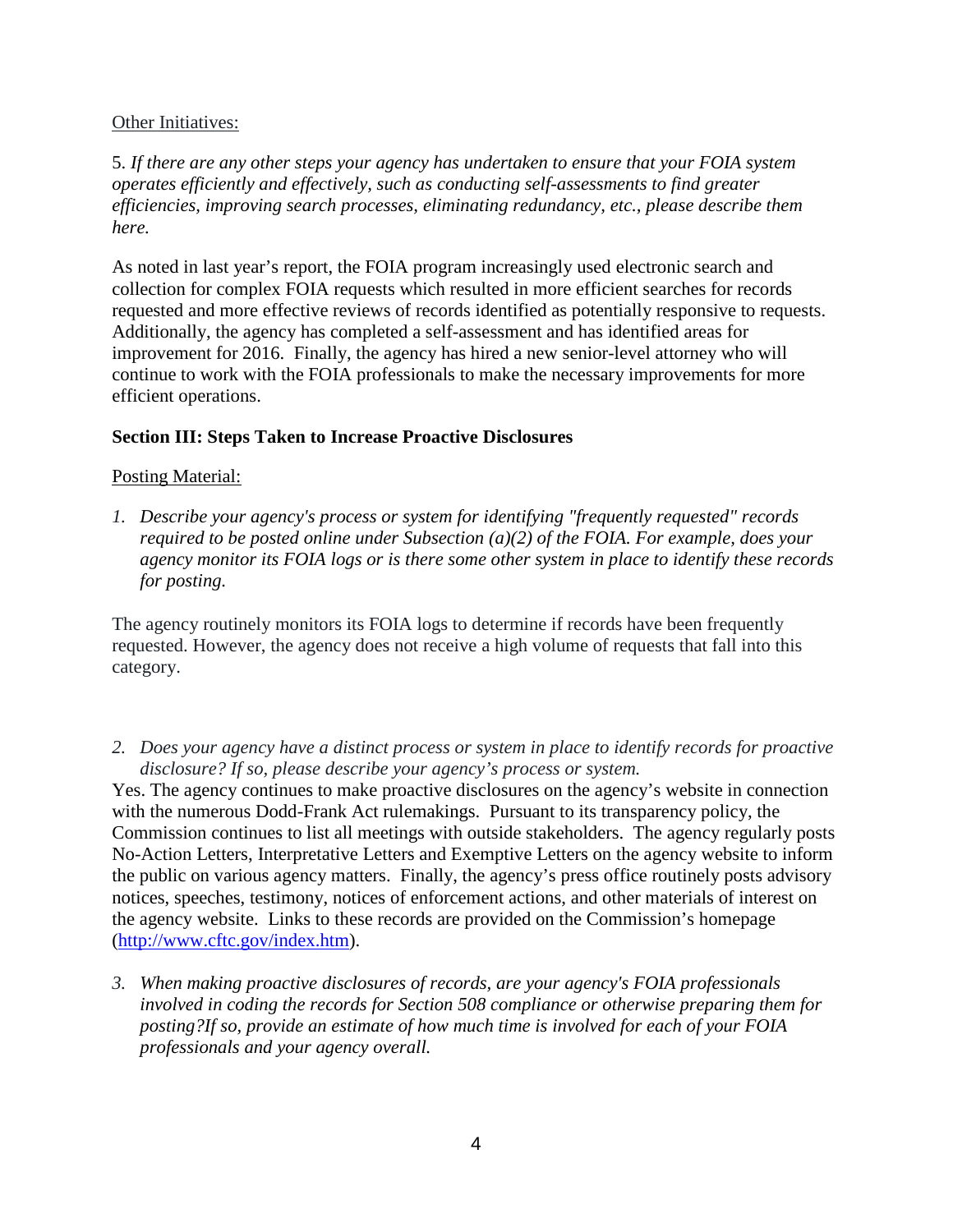The FOIA professionals send the records to the Web content managers for posting and are not responsible or involved in loading the records in the web content platform or making the releasable documents accessible in compliance with Section 508 of the Rehabilitation Act. The agency's 508 compliance program manager ensures that the documents are posted in compliance with Section 508 of the Rehabilitation Act.

4. *Has your agency encountered challenges that make it difficult to post records you otherwise would like to post?*

No

- 5. *If so, please briefly explain those challenges.* N/A
- 6. *Provide examples of material that your agency has proactively disclosed during the past reporting year, including links to the posted material.*

In addition to the records described above, the agency proactively released the following:

[http://www.cftc.gov/idc/groups/public/@aboutcftc/documents/file/oig\\_ipera061815.pdf](http://www.cftc.gov/idc/groups/public/@aboutcftc/documents/file/oig_ipera061815.pdf) [http://www.cftc.gov/idc/groups/public/@aboutcftc/documents/file/oig\\_rny061815.pdf](http://www.cftc.gov/idc/groups/public/@aboutcftc/documents/file/oig_rny061815.pdf) [http://www.cftc.gov/idc/groups/public/@aboutcftc/documents/file/oig\\_rkcr042715.pdf](http://www.cftc.gov/idc/groups/public/@aboutcftc/documents/file/oig_rkcr042715.pdf) <http://www.cftc.gov/MarketReports/CommitmentsofTraders/index.htm> <http://www.cftc.gov/MarketReports/SwapsReports/index.htm> <http://www.cftc.gov/MarketReports/BankParticipationReports/index.htm> <http://www.cftc.gov/MarketReports/FinancialDataforFCMs/index.htm> [http://www.cftc.gov/idc/groups/public/@internationalaffairs/documents/file/cftc-apra](http://www.cftc.gov/idc/groups/public/@internationalaffairs/documents/file/cftc-apra-supervisorymou041320.pdf)[supervisorymou041320.pdf](http://www.cftc.gov/idc/groups/public/@internationalaffairs/documents/file/cftc-apra-supervisorymou041320.pdf) [http://www.cftc.gov/idc/groups/public/@internationalaffairs/documents/file/cftc-kfsc-kfss](http://www.cftc.gov/idc/groups/public/@internationalaffairs/documents/file/cftc-kfsc-kfss-clearingmou0925.pdf)[clearingmou0925.pdf](http://www.cftc.gov/idc/groups/public/@internationalaffairs/documents/file/cftc-kfsc-kfss-clearingmou0925.pdf)

*7. Did your agency use any means to publicize or highlight important proactive disclosures for public awareness? If yes, please describe those efforts.*

The agency publicizes proactive disclosures through various social media (including Facebook and Twitter) as well as offering email subscription services.

## Other Initiatives:

8. *If there are any other steps your agency has taken to increase proactive disclosures, please describe them here.*

N/A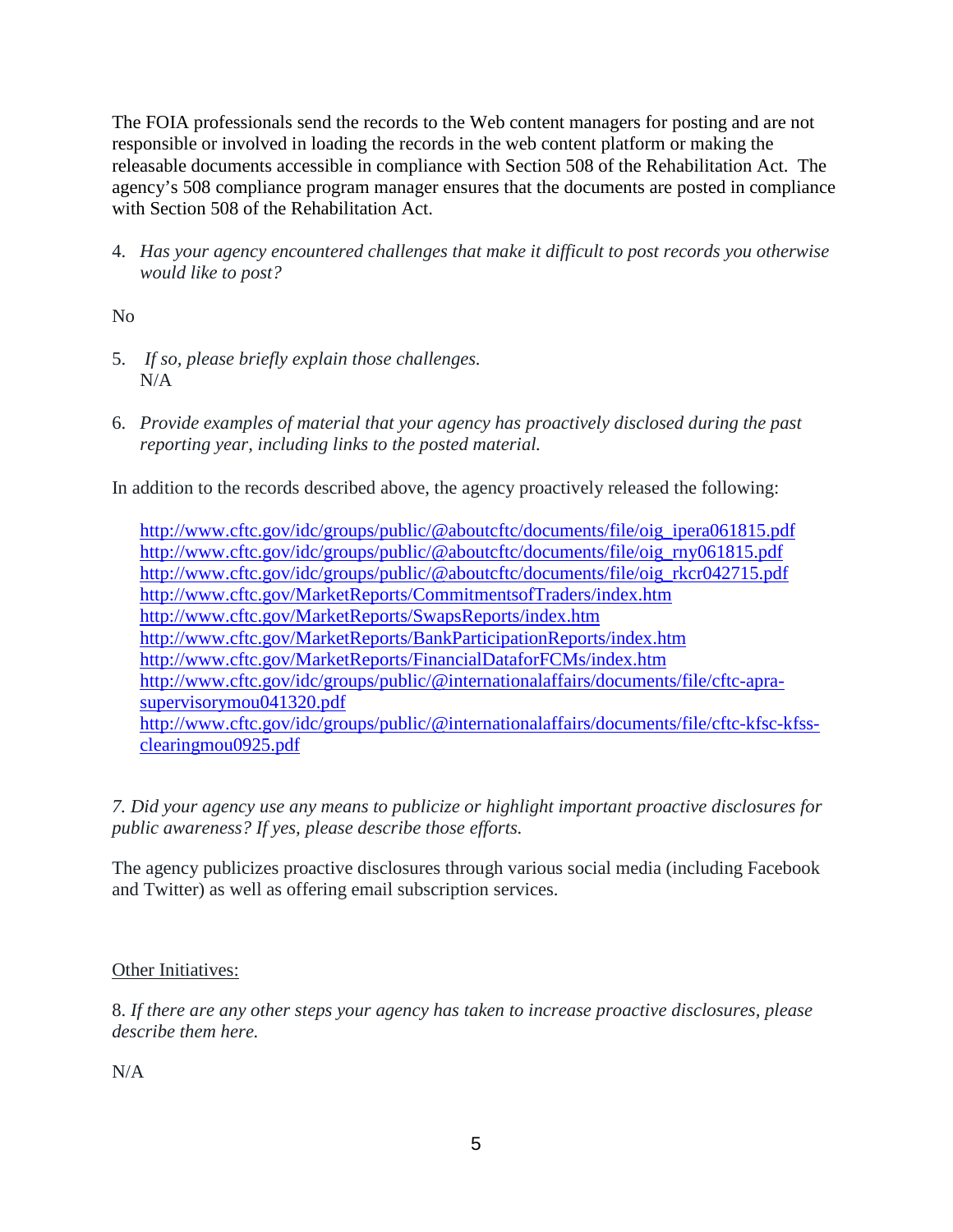### **Section IV: Steps Taken to Greater Utilize Technology**

#### *Making Material Posted Online More Useful:*

1. *Beyond posting new material, is your agency taking steps to make the posted information more useful to the public, especially to the community of individuals who regularly access your agency's website?*

Yes.

#### *2. If yes, please provide examples of such improvements.*

The agency homepage features easy access to important information and events at the agency, efficient site navigation, and dynamic dropdown menus for primary and secondary navigation, all of which provide greater transparency of agency actions.

In addition to efficient website navigation, the agency has taken other steps to increase proactive disclosure. For example, the agency's program offices routinely provide updated market data [\(http://www.cftc.gov/MarketReports/index.htm\)](http://www.cftc.gov/MarketReports/index.htm), industry filings and information about new regulatory developments [\(http://www.cftc.gov/IndustryOversight/IndustryFilings/index.htm\)](http://www.cftc.gov/IndustryOversight/IndustryFilings/index.htm). For instance, the Dodd-Frank Act created new entities, Swap Data Repositories ("SDRs"), to provide central facilities for swap data reporting and recordkeeping. The agency's website includes a page on these entities, including FAQs and instructions on how to apply for SDR status [\(http://www.cftc.gov/IndustryOversight/DataRepositories/index.htm\)](http://www.cftc.gov/IndustryOversight/DataRepositories/index.htm).

The agency allows anyone in the world to sign up on the agency's website to receive updates on specific or all information that is posted on the website. For example, more than 25,000 people receive the agency's press releases, 24,000 received federal register notices and 16,000 received any letter the agency posts to the website. Further, all of the agency's releases are instantly tweeted and posted on Facebook. To date, the agency has over 12,000 Facebook followers and over 16,000 Twitter followers.

The agency continues to look to ways to increase public awareness. For example, the agency maintains a broad database of local news outlets to make sure people in the area of suspected fraudster will be better able to hear about the case and be watchful. Further, the agency continues to redesign the agency's website, and one of the top priorities will be to increase public awareness of and access to the information on CFTC.gov.

#### Other Initiatives:

3. *Did your agency successfully post all four quarterly reports for Fiscal Year 2015?*

Yes.

4. *If your agency did not successfully post all quarterly reports, with information appearing on FOIA.gov, please explain why and provide your agency's plan for ensuring that such reporting is successful in Fiscal Year 2015.*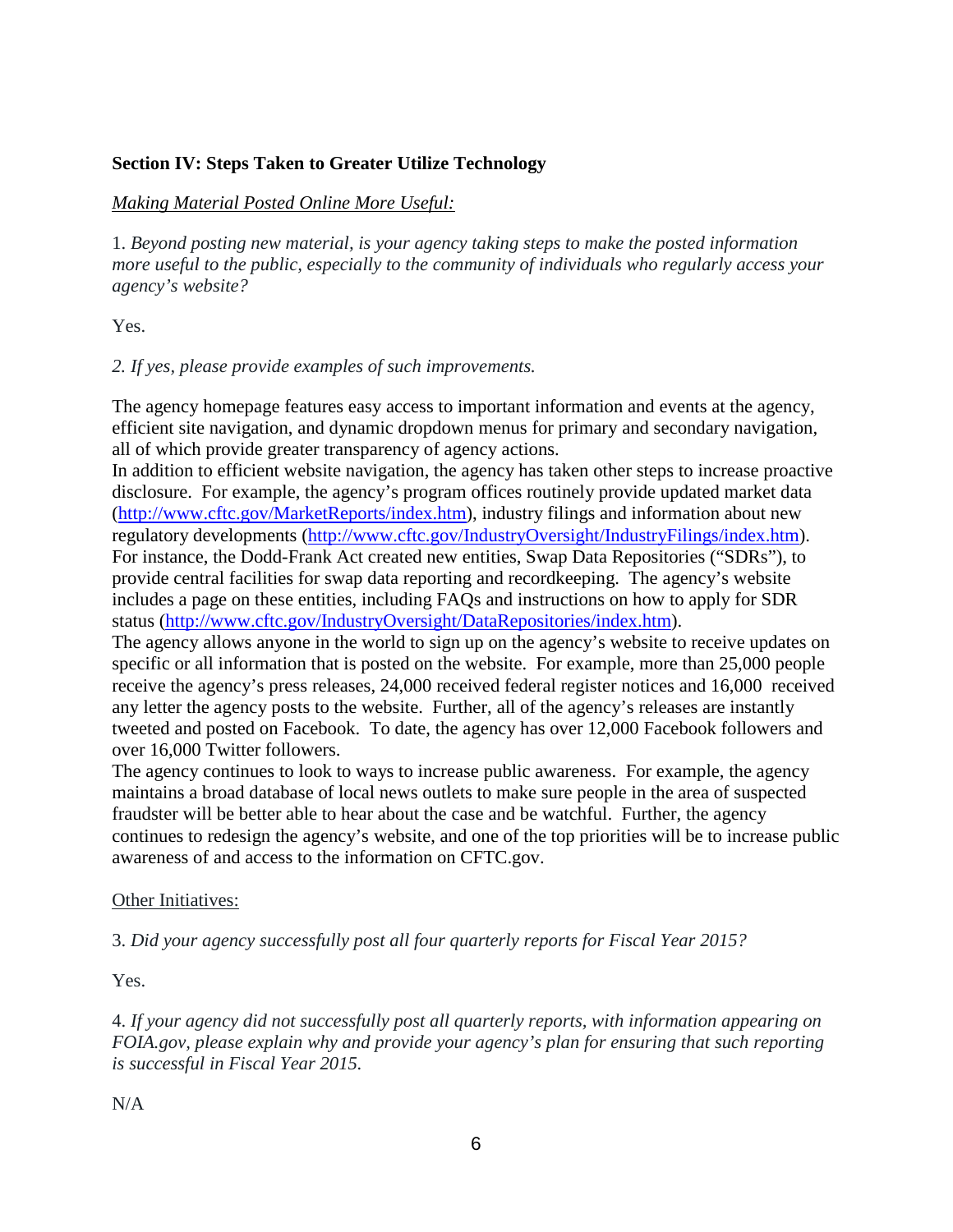5. *Do your agency's FOIA professionals use e-mail or other electronic means to communicate with requesters whenever feasible? See OIP Guidance, ["The Importance of Good](http://www.justice.gov/oip/foiapost/2013foiapost06.html)  Communication with FOIA Requesters 2.0: [Improving Both the Means and the Content of](http://www.justice.gov/oip/foiapost/2013foiapost06.html)  Requester [Communications.](http://www.justice.gov/oip/foiapost/2013foiapost06.html)" (Nov. 22, 2013) If yes, what are the different types of electronic means that are utilized by your agency to communicate with requesters?*

Agency FOIA professionals almost exclusively use email to communicate with requesters, which has proven to be the most efficient and effective means of communication. Whenever feasible, processed records are sent via email to ensure timely delivery and reduce costs to the requester and the agency.

6. *If your agency does not communicate electronically with requesters as a default, are there any limitations or restrictions for the use of such means? If yes, does your agency inform requesters about such limitations? See [id.](http://www.justice.gov/oip/foiapost/2013foiapost06.html)*

N/A

### **Section V: Steps Taken to Improve Timeliness in Responding to Requests and Reducing Backlogs**

## *Simple Track:*

1. *Does your agency utilize a separate track for simple requests?*

Yes.

2. If *so, for your agency overall in Fiscal Year 2015, was the average number of days to process simple requests twenty working days or fewer?*

No. The average number of days to process simple perfected requests in Fiscal Year 2015 was 43 days. The average number of days to process simple perfected requests in which information was granted was 51 days.

3. *Please provide the percentage of requests processed by your agency in Fiscal Year 2015 that were placed in your simple track.*

55%

4. *If your agency does not track simple requests separately, was the average number of days to process all non-expedited requests twenty working days or fewer?*

N/A

# *Backlogs:*

5. *If your agency had a backlog of requests at the close of Fiscal Year 2015, did that backlog decrease as compared with the backlog reported at the end of Fiscal Year 2014?*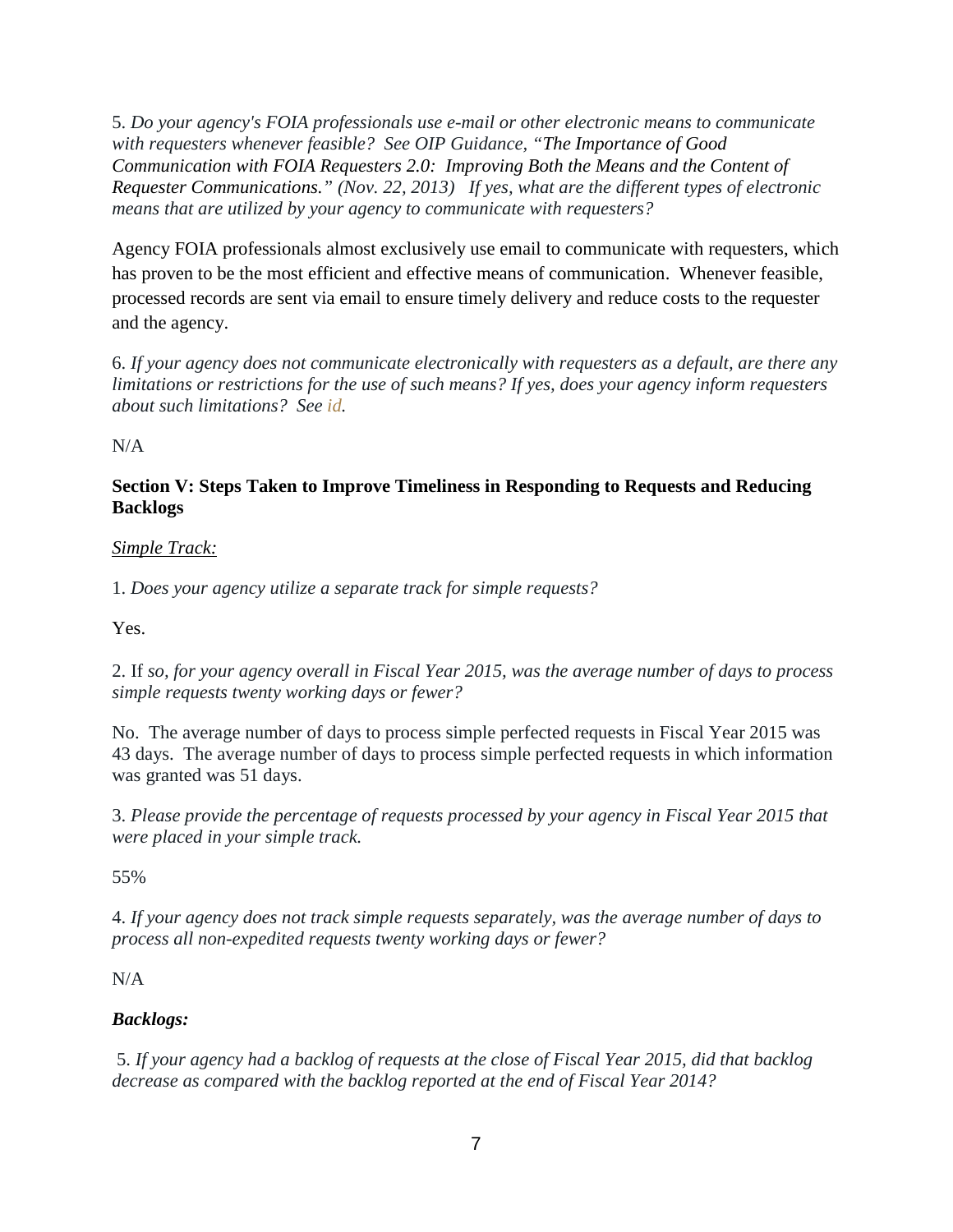The agency's backlog of requests increased by 24 in Fiscal Year 2015

*6. If not, explain why and describe the causes that contributed to your agency not being able reduce its backlog. When doing so, please also indicate if any of the following were contributing factors:*

The number of FOIA requests at the agency increased by over 33% (following a similar increase in 2014) during the reporting period and the agency lost one FOIA Professional. In addition, the requests received by the agency were increasingly complex and voluminous. These combined factors resulted in the increase in the backlog in Fiscal Year 2015.

*7. If you had a request backlog please report the percentage of requests that make up the backlog out of the total number of requests received by your agency in Fiscal Year 2014. If your agency did not receive any requests in Fiscal Year 2015 and/or has no request backlog, please answer with "N/A."*

The backlog makes up 23.25% of the requests received.

# *BACKLOGGED APPEALS*

*8.If your agency had a backlog of appeals at the close of Fiscal Year 2015, did that backlog decrease as compared with the backlog reported at the end of Fiscal Year 2014?*

Yes.

*9. If not, explain why and describe the causes that contributed to your agency not being able reduce backlog. When doing so, please also indicate if any of the following were contributing factors:*

## N/A

*10. If you had an appeal backlog please report the percentage of appeals that make up the backlog out of the total number of appeals received by your agency in Fiscal Year 2015. If your agency did not receive any appeals in Fiscal Year 2015 and/or has no appeal backlog, please answer with "N/A."*

The backlog makes up 11% of the appeals received.

## Status of Ten Oldest Requests, Appeals, and Consultations:

## *TEN OLDEST REQUESTS*

11. *In Fiscal Year 2015, did your agency close the ten oldest requests that were reported pending in your Fiscal Year 2015 Annual FOIA Report?*

No.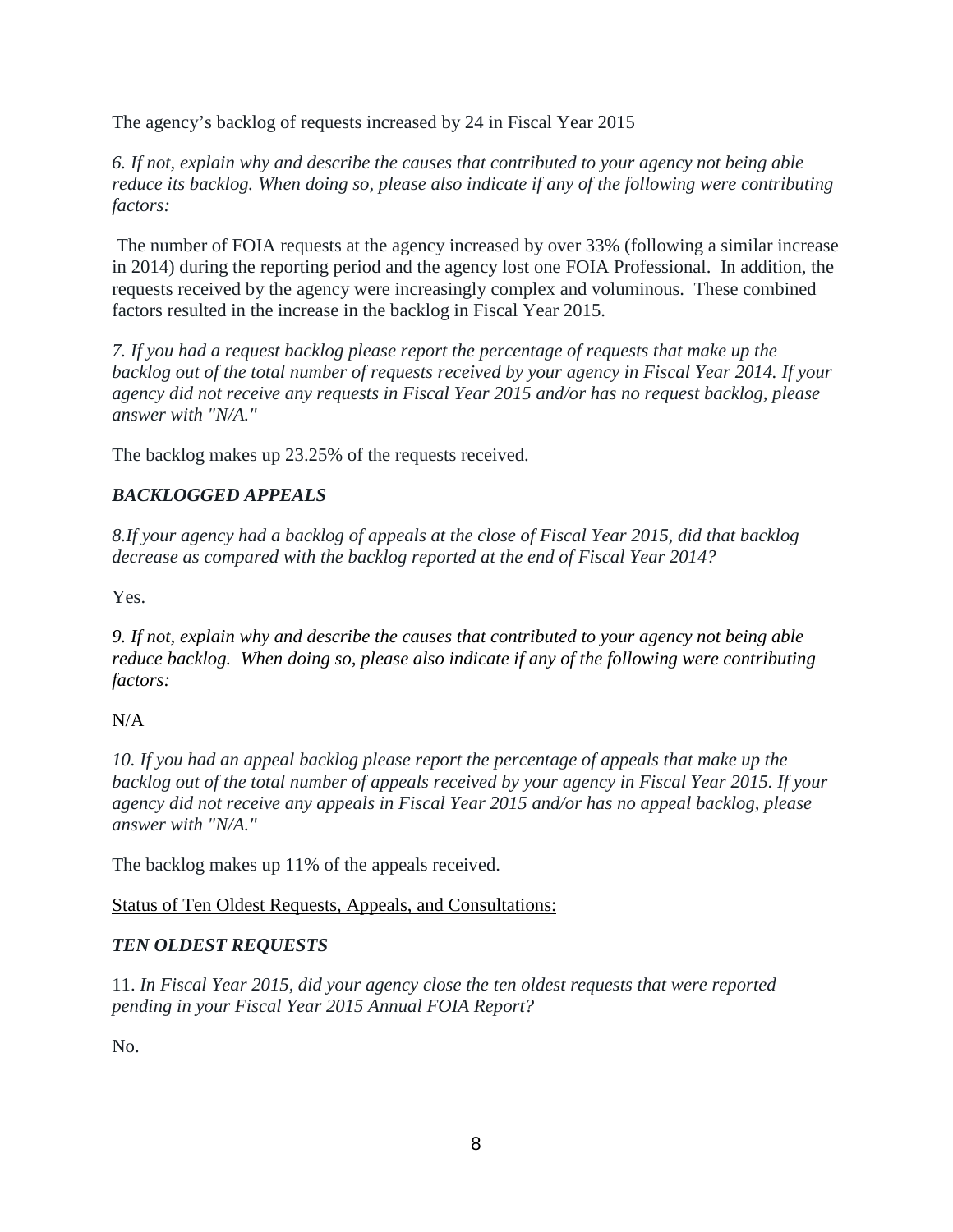12. If *no, please provide the number of these requests your agency was able to close by the end of the fiscal year, as listed in Section VII.E of your Fiscal Year 2014 Annual FOIA Report. If you had less than ten total oldest requests to close, please indicate that.*

The agency closed five of the oldest requests.

13. *Of the requests your agency was able to close from your ten oldest, please indicate how many of these were closed because the request was withdrawn by the requester. If any were closed because the request was withdrawn, did you provide any interim responses prior to the withdrawal?*

None of the oldest requests were closed because the request was withdrawn.

# **TEN OLDEST APPEALS**

14. *In Fiscal Year 2015, did your agency close the ten oldest appeals that were reported pending in your Fiscal Year 2014 Annual FOIA Report?*

Yes

15. *If no, please provide the number of these appeals your agency was able to close by the end of the fiscal year, as listed in Section VII.C.(5) of your Fiscal Year 2014 Annual FOIA Report. If you had less than ten total oldest appeals to close, please indicate that*.

 $N\setminus A$ 

## **TEN OLDEST CONSULTATIONS**

16. *In Fiscal Year 2015, did your agency close the ten oldest consultations that were reported pending in your Fiscal Year 2014 Annual FOIA Report?*

N/A. The agency did not have any pending consultations at the end of Fiscal Year 2015.

17. *If no, please provide the number of these consultations your agency was able to close by the end of the fiscal year, as listed in Section XII.C. of your Fiscal Year 2014 Annual FOIA Report. If you had less than ten total oldest consultations to close, please indicate that.*

N/A

## *Additional Information on Ten Oldest Requests, Appeals, and Consultations & Plans:*

*18. Briefly explain any obstacles your agency faced in closing its ten oldest requests, appeals, and consultations from Fiscal Year 2015.*

As noted above, the agency experienced a significant spike in FOIA requests received and a decrease in staff. In addition, the 5 oldest pending requests that were not closed all pertain to the same topic and involve complex review of over 100,000 pages of records, many of which require